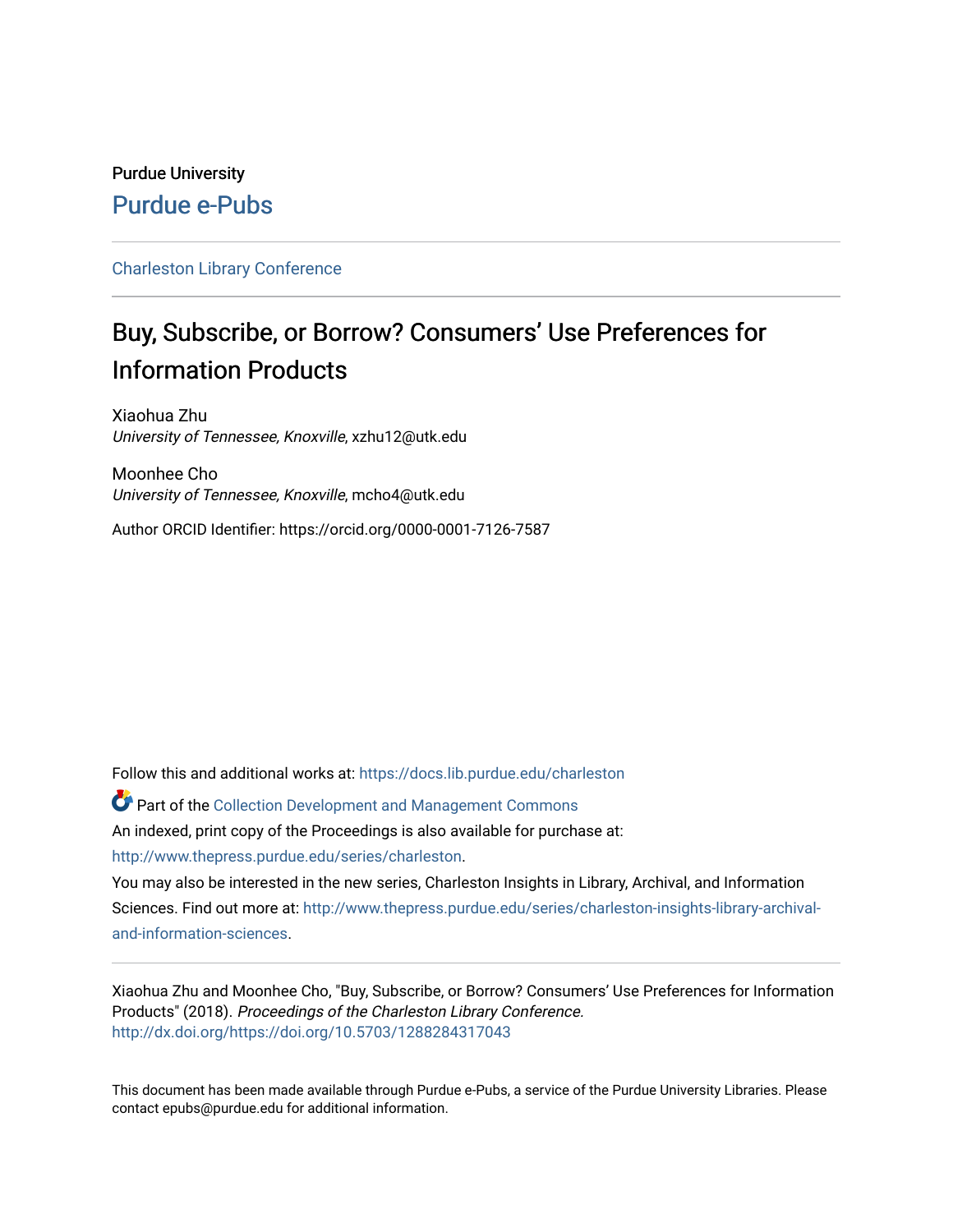# **Buy, Subscribe, or Borrow? Consumers' Use Preferences for Information Products**

*Xiaohua Zhu, Assistant Professor, School of Information Sciences, University of Tennessee, Knoxville, xzhu12@utk.edu*

*Moonhee Cho, Assistant Professor, School of Advertising and Public Relations, University of Tennessee, Knoxville, mcho4@utk.edu* 

# **Abstract**

The information industry has been exploring business models for digital information products, but it was not until recent years that the new access model, especially subscription-based services, became popular. Thanks to the advancement of streaming technology, online advertisement, and DRM technology, information providers were able to design various pricing schemes and provide various services for users with different needs. Consumers seem to favor these services increasingly, but some questions remain: Is there a significant shift in users' general preferences for all media content? Do they prefer any particular models under specific circumstances? What factors are related to users' preferences? This paper reports and compares the results of two surveys on consumers' preferences for obtaining books, music, and movies. One survey focused on general users, using a sample of 304 participants aged between 22 and 75, and the other focused on "Generation Z," using a sample of 323 college students, mostly between 18 and 21 years old. This study found that consumers' preferred ways of obtaining information products vary by age, type of content, and purpose of use; users' preferences for obtaining movie content is quite stabilized; the college students tend to prefer access more than the older group did but not in the case of books. In addition, the "older users" are at least as adapted to the digital format as Generation Z, but the younger groups are less likely to borrow information content from the library.

## **Introduction**

The information industry has been exploring business models for digital information products, but it was not until recent years that the new access model, especially subscription-based services, became popular (Shapiro & Varian, 1999; Watkins, Denegri-Knott, & Molesworth, 2016). Thanks to the advancement of streaming technology, online advertisement, and DRM technology, information providers were able to design various pricing schemes and provide various services for users with different needs. Consumers seem to favor these services increasingly, but some questions remain: Is there a significant shift in users' general preferences for all media content? Do they prefer any particular models under specific circumstances? What factors are related to users' preferences?

This paper reports research findings concerning users' preferences for obtaining different types of information products or media content (books, music, and movies) from two surveys, which were part of a larger project on users' perceptions of ownership, digital rights, and media preferences (Zhu & Cho, 2018). In particular, this paper answers the following research questions: (1) What are the

participants' general preferences for obtaining different types of information products? (2) What are the participants' specific preferences for obtaining different types of information products for different purposes?

Results of the study may be interesting to multiple audiences: academic and public librarians can understand their users better and learn new ways of serving users and promoting their e-resources; and publishers and vendors can gain a better knowledge of their end users, which may help them design, develop, and produce information products.

# **Research Design**

We used the online survey methods to address the research questions. In order to reach out to a wide range of age groups and geographical locations, we recruited U.S. residents via Amazon's Mechanical Turk mechanism. After excluding any incomplete surveys and those who failed the attention check questions, we collected a total of 304 responses for the analysis. The average age of the participants was 40.65 (*SD* = 11.48), with responses ranging from 22 to 75 years old. The gender distribution of the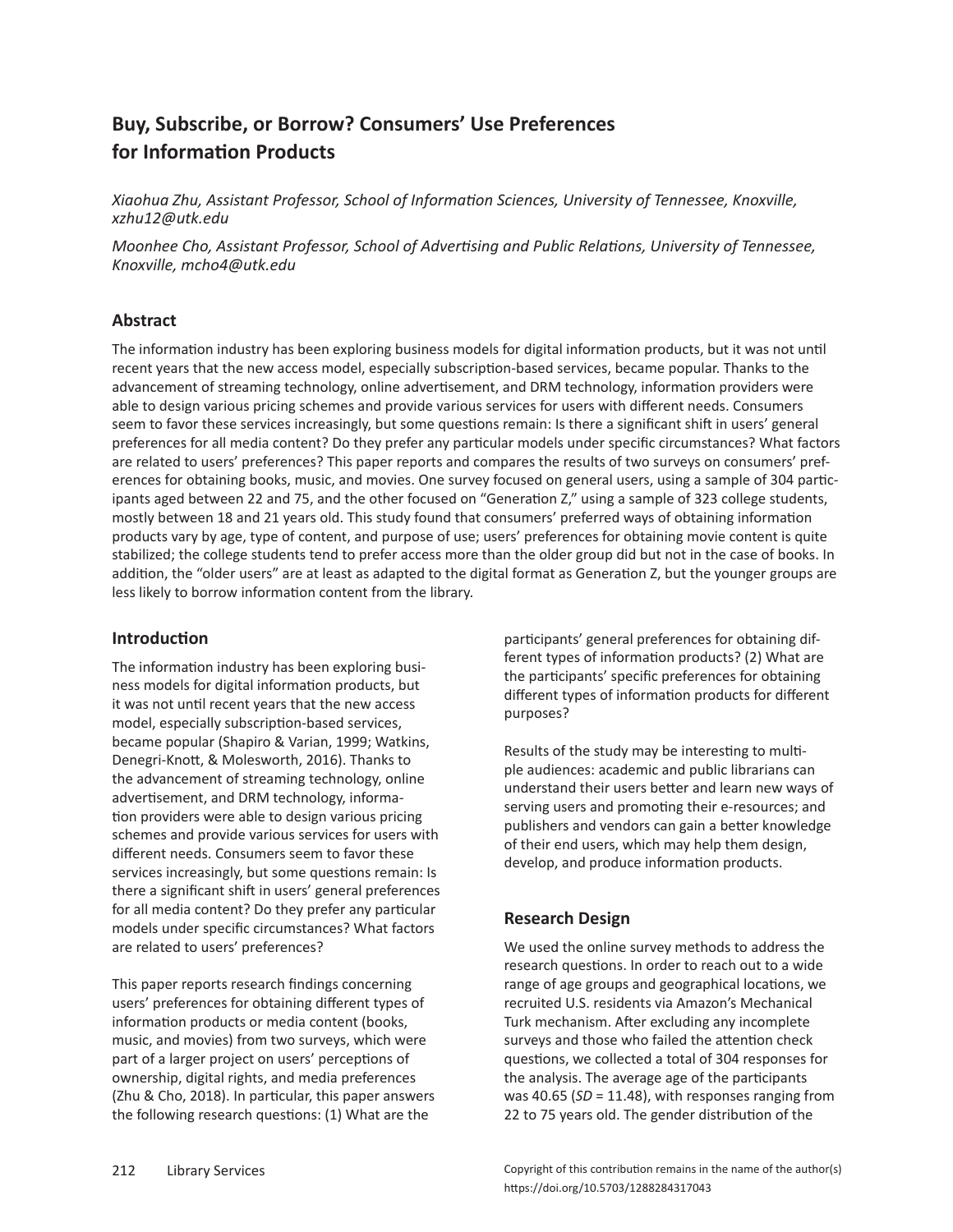participants was quite even, although slightly more females participated (*n* = 154 or 50.7%). The majority of the sample was Caucasian/White (*n* = 256 or 84.2%), and 43.1% earned at least a bachelor's degree in college (*n* = 131).

The second group of participants, "Generation Z," were U.S. college students from a research university in the Southeast with over 20,000 undergraduate students. Using a similar survey instrument, we collected 323 valid responses for the final analysis. The participants were freshmen and sophomores ranging from 18 to 27 years old (more than 95% of them were between 18 to 21) with various discipline backgrounds. More males participated (*n* = 179, or 55.4%) than females, and most participants were Caucasian/White (*n* = 272 or 81.4%).

#### **General Preferences for Obtaining Information Content**

Tables 1 and 2 summarize some of the major results collected from the two participant groups. We included two categories for books because we assumed the purpose of use played a role in reader preferences. Results showed that, for both age groups, users had different preferences for different types of content.

The results showed a strong preference for purchasing books in both groups. In the MTurk survey, participants demonstrated a much stronger preference for physical copies, for books used for either education/ research or leisure purposes (Table 1). Over 40% of participants preferred buying physical copies of education books and almost 48% of them preferred

buying physical copies of leisure books. A relatively large group of participants preferred borrowing education books from libraries (30.9%), especially physical copies of these library books. An almost equal number of participants preferred purchasing digital copies (20.7%) of leisure book and borrowing from libraries (20.4%). Digital copies of education books were much less preferable (7.9%). In this group of participants, very few choose to rent or borrow books.

Generation Z showed an overall similar but somewhat distinct pattern. In general, the students also preferred to buy physical books for both purposes, and they were less likely to purchase digital copies or rent. However, compared to the MTurk group, the college students were more interested in buying digital copies (15.5%) and renting physical copies (18.3%) for education purposes than the older group was. They preferred borrowing from libraries (14.9%) less than the older group did. In addition, when it comes to leisure reading, a majority of the college students preferred buying physical copies (64.1%), and the second choice was buying digital copies (9.6%). Subscription, rent, and borrowing were not popular choices.

With regard to the preferences for obtaining music content, in general, buying digital songs and music subscriptions were the favorite choices for both groups (Table 2). Compared to their book-related preferences, participants were much less likely to buy physical music, and they were much less likely to borrow music from libraries or family/friends. However, purchasing was still preferred for obtaining music, as 164 (54.0%) participants in the MTurk group preferred to buy music and most of them would buy digital music. In comparison, students

|                  | Buy        |                    | Subscrip- | Rent      |                     | <b>Borrow</b> | <b>Borrow</b><br>from<br>family/ |              |
|------------------|------------|--------------------|-----------|-----------|---------------------|---------------|----------------------------------|--------------|
|                  | physical   | <b>Buy digital</b> | tion      | physical  | <b>Rent digital</b> | from library  | friends                          | <b>Total</b> |
| <b>Books</b> for | 122        | 24                 | 8         | 32        | 19                  | 94            | 5                                | 304          |
| education/       | $(40.1\%)$ | (7.9%              | 2.6%      | (10.5%)   | (10.5%)             | (30.9%)       | (1.6%)                           | (100%)       |
| research         |            |                    |           |           |                     |               |                                  |              |
| <b>Books</b> for | 145        | 63                 | 8         | 9         | 8                   | 62            | 9                                | 304          |
| leisure          | (47.7%)    | (20.7%)            | 2.6%      | $(3.0\%)$ | (2.6%)              | (20.4%        | $(3.0\%)$                        | (100%)       |
| <b>Music</b>     | 47         | 117                | 106       | n/a       | n/a                 | 16            | 18                               | 304          |
|                  | (15.5%)    | (38.5%)            | (34.9%)   |           |                     | (5.3%)        | (5.9%)                           | (100%)       |
| <b>Movies</b>    | 39         | 43                 | 120       | 14        | 61                  | 15            | 12                               | 304          |
|                  | (12.8%)    | (14.1%)            | (39.5%)   | $(4.6\%)$ | (20.1%)             | (4.9%         | $(4.0\%)$                        | (100%)       |

**Table 1. General preferences in obtaining information content (MTurk group).**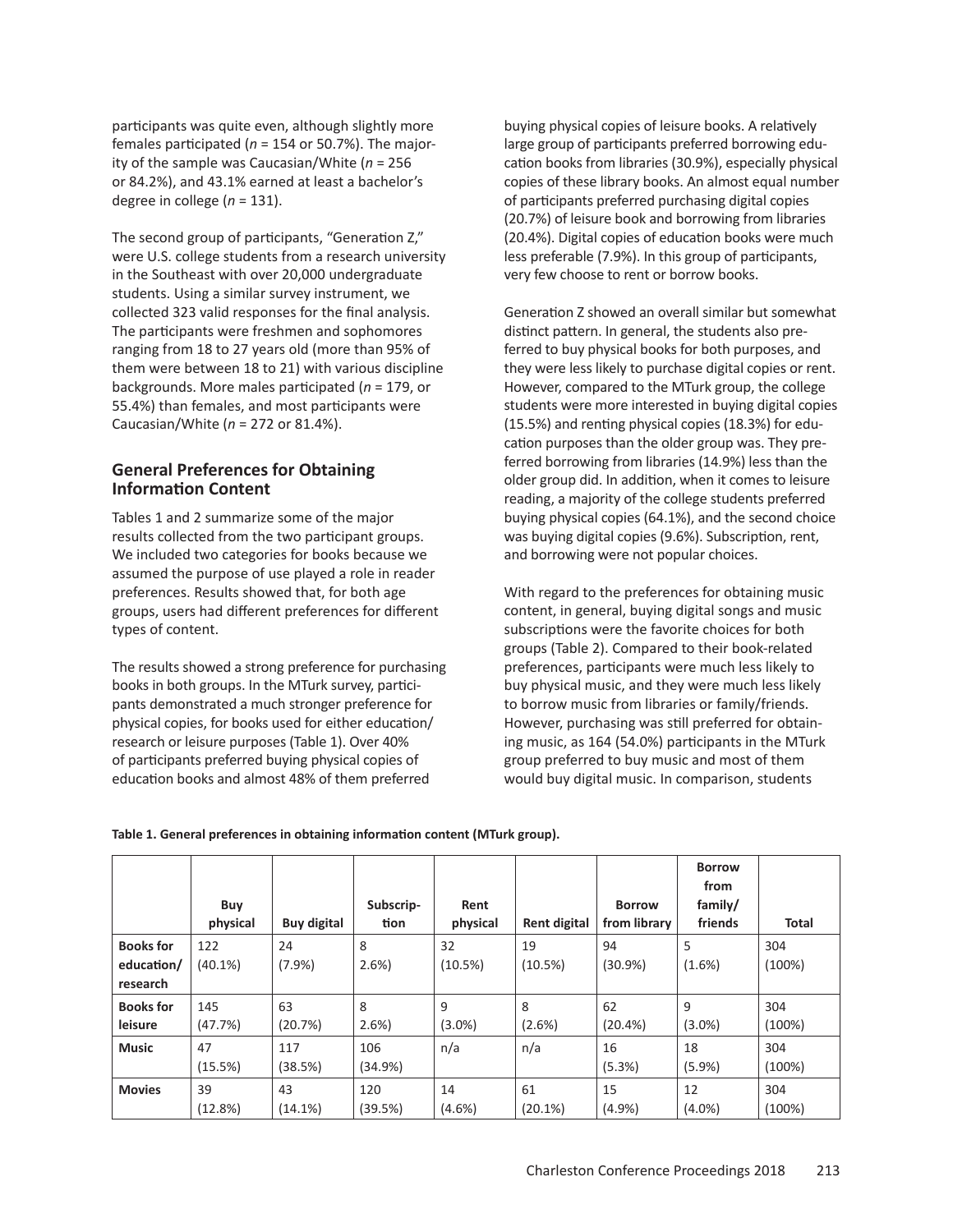|                  | Buy       | Buy       | Subscrip- | Rent     | Rent    | <b>Borrow</b><br>from | <b>Borrow</b>  |           |              |
|------------------|-----------|-----------|-----------|----------|---------|-----------------------|----------------|-----------|--------------|
|                  | physical  | digital   | tion      | physical | digital | library               | from FF        | Other     | <b>Total</b> |
| <b>Books for</b> | 110       | 50        | 3         | 59       | 28      | 48                    | 11             | 11        | 320          |
| education/       | (34.1%)   | (15.5%)   | (0.9%     | (18.3%)  | (8.7%)  | (14.9%)               | (3.3%)         | (3.3%)    | (99.1%)      |
| research         |           |           |           |          |         |                       |                |           |              |
| <b>Books for</b> | 207       | 31        | 6         | 12       | 4       | 25                    | 23             | 13        | 321          |
| leisure          | (64.1%)   | $(9.6\%)$ | (1.9%     | (3.7%)   | (1.2%)  | (7.7%)                | $(7.1\%)$      | $(4.0\%)$ | (99.4%)      |
| <b>Music</b>     | 16        | 116       | 144       |          |         | 1                     | $\overline{2}$ | 42        | 321          |
|                  | $(5.0\%)$ | (35.9%)   | (44.6%)   |          |         | $(0.3\%)$             | $(0.6\%)$      | (13%)     | (99.4%)      |
| <b>Movies</b>    | 17        | 65        | 142       | 7        | 48      | 4                     | 9              | 29        | 321          |
|                  | (5.3%)    | (20.1%)   | (44.0%)   | (2.2%)   | (14.9%) | (1.2%)                | 2.8%           | $(9.0\%)$ | (99.4% )     |

**Table 2. General preferences in obtaining information content (Generation Z), "other" option added.**

were more interested in subscription (44.6% vs. 34.9%) and less interested in purchasing CDs than the other group (5% vs. 15.5%).

The pattern of preferences for movies was similar to that for music. In the MTurk group, the subscription model was much more popular than any other option (39.5%). Purchasing (26.9%, DVD and digital copies combined) and rental (20.1%) were also popular choices for watching movies, especially the digital option. In comparison, students were less likely to purchase DVDs (5.3%), more likely to buy digital video (20.1%), and more likely to subscribe (44%).

If we simply define the ownership model as purchasing either physical copies or digital copies and define the access model as subscription, renting, and borrowing, the results revealed different patterns for different types of content. In the MTurk group (Figure 1), there was a bifurcated preference for



**Figure 1. General preferences in obtaining information content, in terms of owning vs. access, MTurk.**

educational books (48% preferred owning) and for music (51% preferred owning). For leisure books, the majority of participants (68.4%) preferred owning. However, only 26.9% of participants preferred ownership of movies over accessing movie content.

Generation Z showed a very similar pattern as that of the MTurk results (Figure 2). They showed an stronger preference for owning/purchasing educational books (52%) and leisure books (77%). In addition, they had a stronger preference for the access model over the ownership model for music (53%).

#### **SPECIFIC PREFERENCES FOR OBTAINING CONTENT**

Tables 3 to 5 reveal more details about users' preferences for different ways of obtaining digital media content. We listed eight or nine scenarios for each media type and asked about the participants'



**Figure 2. General preferences in obtaining information content, in terms of owning vs. access, Generation Z.**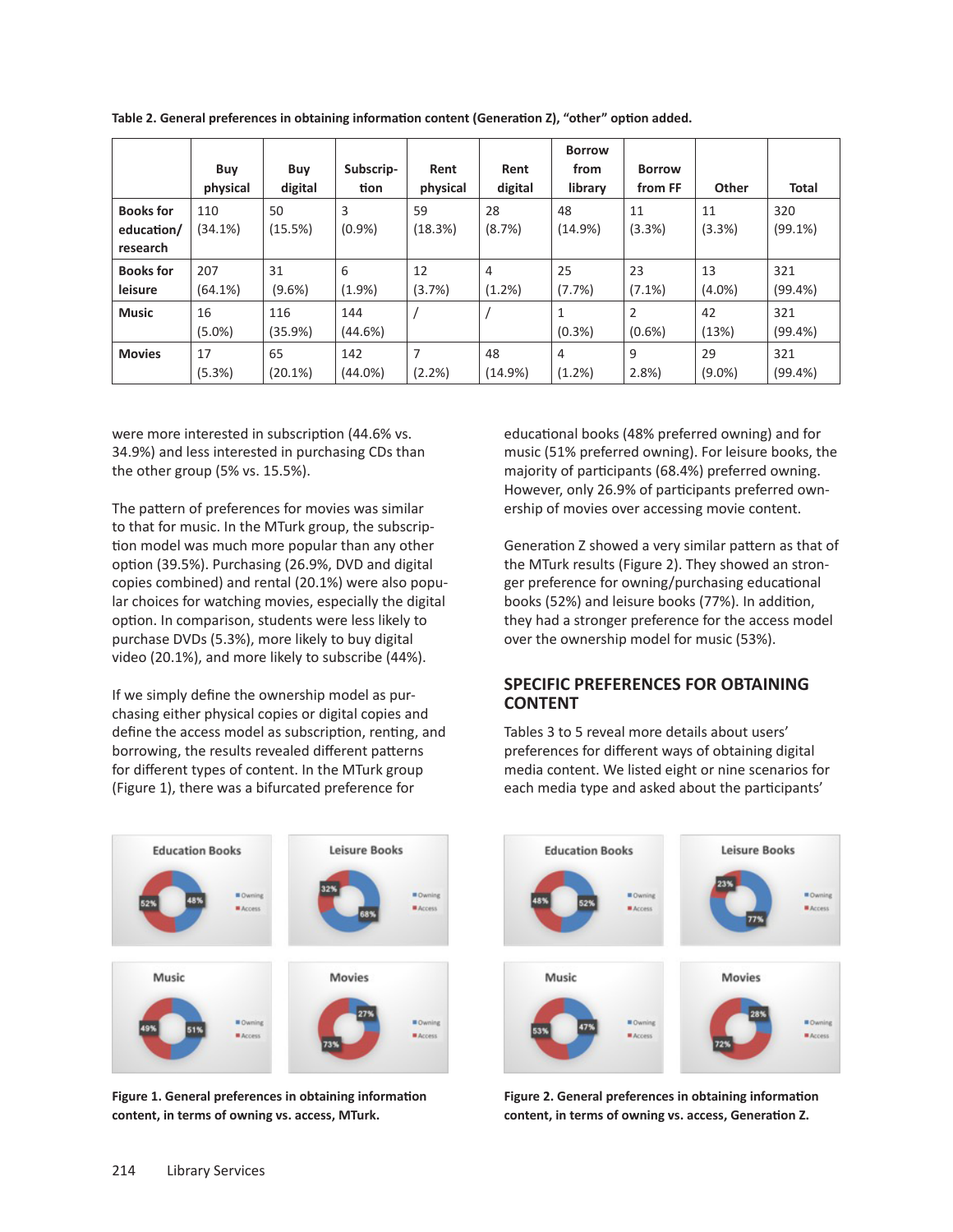| <b>Scenario</b>                | Purchase<br>Print | Purchase<br>e-book | <b>Subscribe</b>          | <b>Borrow</b><br>Print    | <b>Borrow</b><br>e-book   | <b>Rent Print</b>         | Rent<br>e-book               | <b>Not Sure</b> | Total |
|--------------------------------|-------------------|--------------------|---------------------------|---------------------------|---------------------------|---------------------------|------------------------------|-----------------|-------|
| <b>Favorite</b><br>author      | 198<br>(65.13%)   | 59<br>(19.41%)     | 10<br>(3.29%)             | 25<br>(8.22%)             |                           | 12<br>(3.95%)             | 304                          |                 |       |
|                                | 260<br>(80%)      | 18<br>(5.54%)      | $\overline{7}$<br>(2.15%) | 12<br>(3.63%)             | $\overline{2}$<br>(0.62%) | 3<br>0.92%                | $\overline{3}$<br>(0.92%)    | 20<br>(6.15%)   | 323   |
| <b>Special</b><br>edition      | 235<br>(77.30%)   | 29<br>(9.54%)      | 10<br>(3.29%)             | 9<br>(2.96%)              |                           |                           |                              | 21<br>(6.91%)   | 304   |
|                                | 257<br>(79.08%)   | 11<br>(3.38%)      | 10<br>(3.08%)             | 17<br>(5.23%)             | $\overline{3}$<br>(0.92%) | 3<br>(0.92%)              | 6<br>(1.85%)                 | 18<br>(5.54%)   | 323   |
| Classroom/<br>academic use     | 116<br>(38.16%)   | 31<br>(10.20%)     | 32<br>(10.53%)            | 115<br>(37.83%)           |                           |                           |                              | 10<br>(3.29%)   | 304   |
|                                | 114<br>(35.08%)   | 49<br>(15.08%)     | 22<br>(6.77%)             | 42<br>(12.92%)            | 13<br>(4%)                | 47<br>(14.46%)            | 24<br>(7.38%)                | 14<br>(4.31%)   | 323   |
| Training/<br>occupational      | 112<br>(36.84%)   | 42<br>(13.82%)     | 35<br>(11.51%)            | 103<br>(33.88%)           |                           |                           |                              | 12<br>(3.95%)   | 304   |
| use                            | 126<br>(38.77%)   | 55<br>(16.92%)     | 17<br>(5.23%)             | 49<br>(15.08%)            | 11<br>(3.38%)             | 30<br>(9.2%)              | 20<br>(6.15%)                | 17<br>(5.23%)   | 323   |
| <b>Reading for</b><br>leisure  | 122<br>(40.13%)   | 88<br>(28.95%)     | 37<br>(12.17%)            | 48<br>(15.79%)            |                           |                           |                              | 9<br>(2.96%)    | 304   |
|                                | 225<br>(69.23%)   | 30<br>(9.23%)      | 5<br>(1.54%)              | 31<br>(9.54%)             | 3<br>(0.92%)              | 11<br>(3.38%)             | $\mathbf{1}$<br>(0.31%)      | 19<br>(5.85%)   | 323   |
| For books that<br>I may resell | 257<br>(84.54%)   | 11<br>(3.62%)      | $\mathbf{1}$<br>(0.33%)   | 10<br>(3.29%)             |                           |                           |                              | 25<br>(8.22%)   | 304   |
|                                | 261<br>(80.31%)   | 12<br>(3.69%)      | 6<br>(1.85%)              | 14<br>(4.31%)             | 3<br>(0.92%)              | $\overline{7}$<br>(2.15%) | $\mathbf{1}$<br>(0.31%)      | 21<br>(6.46%)   | 323   |
| For repeated<br>use            | 225<br>(74.01%)   | 54<br>(17.76%)     | 12<br>(3.95%)             | 3<br>(0.99%)              |                           |                           |                              | 10<br>(3.29%)   | 304   |
|                                | 249<br>(76.62%)   | 37<br>(11.38%)     | $\overline{7}$<br>(2.15%) | $\overline{7}$<br>(2.15%) | $\mathbf{1}$<br>(0.31%)   | 6<br>(1.85%)              | $\overline{2}$<br>(0.62%)    | 16<br>(4.92%)   | 323   |
| Gifts                          | 268<br>(88.16%)   | 17<br>(5.59%)      | $\overline{2}$<br>(0.66%) | 4<br>(1.32%)              |                           |                           |                              | 13<br>(4.28%)   | 304   |
|                                | 285<br>(87.69%)   | 8<br>(2.46%)       | 6<br>(1.85%)              | 6<br>1.85%)               | $\overline{2}$<br>(0.62%) | $\overline{2}$<br>(0.62%) | $\overline{0}$<br>$(0.00\%)$ | 16<br>(4.92%)   | 323   |

|  | Table 3. Preferences regarding obtaining book content. |  |  |  |  |
|--|--------------------------------------------------------|--|--|--|--|
|--|--------------------------------------------------------|--|--|--|--|

preference in each scenario. To enable direct comparisons, in Tables 3–5, each scenario has two corresponding rows, representing the MTurk group (white background) and the Generation Z group (gray background), separately. For the student group, we have included more detailed options in the survey. For example, we provided options such as "borrowing physical," "borrowing digital," "renting physical" (when applicable), and "renting digital" (when applicable) as opposed to "borrowing/renting" in the MTurk survey.

For books written by their favorite author, the two groups showed similar patterns—both groups preferred purchasing, but students were more likely to buy print copies, and the older people were more likely to buy e-books (Table 3). The case of special editions was very similar to favorite author.

For classroom use or academic use, they also showed very similar patterns. However, in the borrow/rent category, the MTurk participants were mostly borrowing print copies from libraries (not shown in the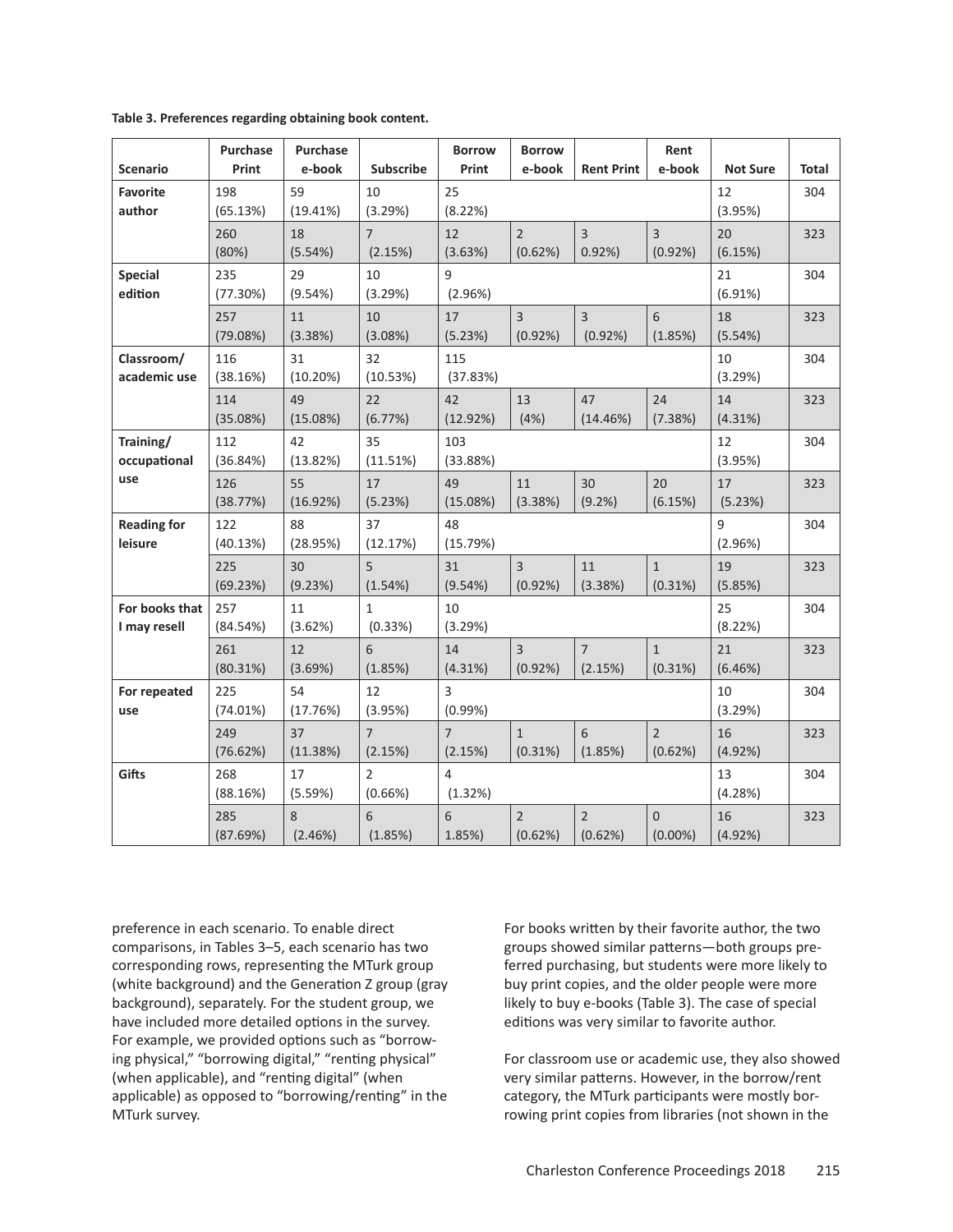|                                                               | <b>Purchased</b> | <b>Purchased</b> |              |                  | <b>Borrow</b> |                 |       |
|---------------------------------------------------------------|------------------|------------------|--------------|------------------|---------------|-----------------|-------|
| <b>Scenario</b>                                               | <b>CD</b>        | digital music    | subscription | <b>Borrow CD</b> | digital       | <b>Not Sure</b> | Total |
| <b>Favorite artists</b>                                       | 95 (31.25%)      | 139 (45.72%)     | 49 (16.12%)  | 2(0.66%)         |               | 19 (6.25%)      | 304   |
|                                                               | 48 (14.86%)      | 117 (36.22%)     | 134 (41.49%) | $1(0.31\%)$      | 4(1.24%)      | 19 (5.88%)      | 323   |
| <b>Special features</b>                                       | 150 (49.34%)     | 84 (27.63%)      | 43 (14.14%)  | 3(0.99%)         |               | 24 (7.89%)      | 304   |
| edition                                                       | 68 (21.05%)      | 111 (34.37%)     | 112 (34.67%) | 3(0.93%)         | 5(1.55%)      | 24 (7.43%)      | 323   |
| Classroom/                                                    | 45 (14.80%)      | 82 (26.97%)      | 67 (22.04%)  | 75 (24.67%)      |               | 35 (11.51%)     | 304   |
| academic use                                                  | 16 (4.95%)       | 84 (26.01%)      | 110 (34.06%) | 27 (8.36%)       | 53 (16.41%)   | 33 (11.76%)     | 323   |
| Training/<br>occupational use<br><b>Listening for leisure</b> | 48 (15.79%)      | 80 (26.32%)      | 65 (21.38%)  | 76 (25.00%)      |               | 35 (11.51%)     | 304   |
|                                                               | 17 (5.26%)       | 85 (26.32%)      | 112 (34.67%) | 27 (8.36%)       | 44 (13.62%)   | 38 (11.76%)     | 323   |
|                                                               | 43 (14.14%)      | 116 (38.16%)     | 120 (39.47%) | 8(2.63%)         |               | 17 (5.59%)      | 304   |
|                                                               | 15 (4.64%)       | 116 (35.91%)     | 162 (50.15%) | 4(1.24%)         | 6(1.86%)      | 20 (6.19%)      | 323   |
| For albums that I                                             | 222 (73.03%)     | 30 (9.87%)       | 17 (5.59%)   | 9(2.96%)         |               | 26 (8.55%)      | 304   |
| may resell                                                    | 144 (44.58%)     | 55 (17.03%)      | 68 (21.05%)  | 7(2.17%)         | 6(1.86%)      | 15 (13.31%)     | 323   |
| For music that I may                                          | 55 (18.09%)      | 166 (54.61%)     | 68 (22.37%)  | 2(0.66%)         |               | 13 (4.28%)      | 304   |
| listen to repeatedly                                          | 22 (6.81%)       | 131 (40.56%)     | 143 (44.27%) | 5(1.55%)         | 7(2.17%)      | 15 (4.64%)      | 323   |
| Gifts to friends/                                             | 203 (66.78%)     | 50 (16.45%)      | 17 (5.59%)   | 4 (1.32%)        |               | 30 (9.87%)      | 304   |
| family                                                        | 152 (47.06%)     | 73 (22.60%)      | 64 (19.81%)  | 5(1.55%)         | 4(1.24%)      | 25 (7.74%)      | 323   |
| <b>Reuse for creative</b>                                     | 71 (23.36%)      | 108 (35.53%)     | 36 (11.84%)  | 10 (3.29%)       |               | 79 (25.99%)     | 304   |
| activities                                                    | 39 (12.07%)      | 127 (39.32%)     | 87 (26.93%)  | 6(1.86%)         | 11 (3.41%)    | 53 (16.41%)     | 323   |

**Table 4. Preferences regarding obtaining music.**

table), while students split almost evenly between borrowing print and renting print (Table 3). Only a small portion preferred borrowing or renting digital copies. The case of training and occupational use was very similar to education/academic use.

In terms of leisure reading, similar to what is described in the previous section, both groups preferred to buy; but students preferred to purchase leisure books in print format (69.23%), while the other group also liked purchasing e-books (28.95%).

For the scenarios of possible resale, repeated use, and giving gifts, most users preferred buying physical copies, as one would expect.

Preferences for music showed more differences between the two participant groups. For favorite artists, the MTurk participants preferred buying either CD or digital music. The college students liked subscription much more than the other group did (Table 4). Students also preferred to buy, overall, but their preference for digital format was more apparent than the other group.

In the case of special feature editions, the MTurk group showed a strong preference for buying CDs (close to 50%). The college students were only slightly more likely to buy physical media in this case than they would in the previous scenario (Table 4).

For educational use of music, again, students liked subscription more than any other option. The MTurk group were more likely to purchase. In addition, both groups also preferred borrowing for educational purposes. Training/occupational uses showed an almost identical pattern.

In the case of listening for leisure, the patterns were similar between the two groups, but students preferred subscription more than the other group did, and they were less likely to buy than the other group would.

For the scenarios of possible resale, repeated use, and giving gifts, quite different from the preferences for obtaining book content, participants' choices varied for each scenario. For albums they might resell, most preferred buying physical copies, as expected. However, a considerable number of students chose digital copies and subscription (Table 4). Also, many participants were not sure about this situation, possibly because they had not thought about this right.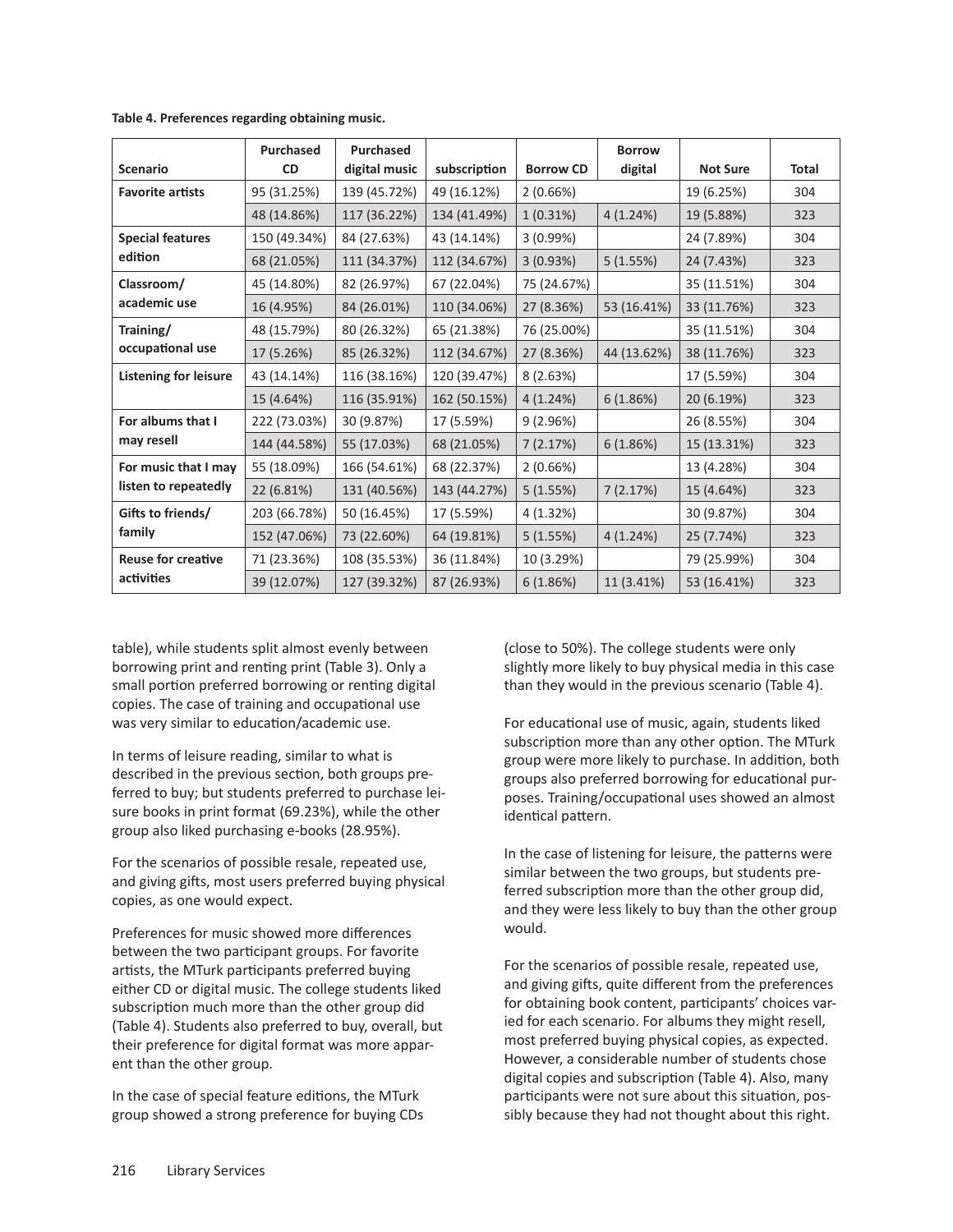|  | Table 5. Preferences regarding obtaining movies. |  |  |  |
|--|--------------------------------------------------|--|--|--|
|--|--------------------------------------------------|--|--|--|

| <b>Scenario</b>                | Pur-<br>chased<br><b>DVD</b> | <b>Purchased</b><br>digital<br>video | Rental<br><b>DVD</b>      | Rental<br>digital<br>video | Subscription      | <b>Borrowed</b><br><b>DVD</b> | <b>Borrowed</b><br>digital<br>video | <b>Not Sure</b> | <b>Total</b> |
|--------------------------------|------------------------------|--------------------------------------|---------------------------|----------------------------|-------------------|-------------------------------|-------------------------------------|-----------------|--------------|
| <b>Favorite</b><br>actors/     | 106<br>(34.87%)              | 65<br>(21.38%)                       | 12<br>(3.95%)             | 14<br>(4.61%)              | 79<br>(25.99%)    | 9<br>(2.96%)                  |                                     | 19<br>(6.25%)   | 304          |
| directors                      | 115<br>(35.60%)              | 72<br>(22.29%)                       | 16<br>(4.95%)             | 14<br>(4.33%)              | 75<br>(23.22%)    | $\mathbf{1}$<br>(0.31%)       | $\overline{7}$<br>(2.17%)           | 23<br>(7.12%)   | 323          |
| Special fea-<br>tures edition  | 145<br>(47.70%)              | 51<br>(16.78%)                       | 14<br>(4.61%)             | 11<br>(3.62%)              | 53<br>(17.43%)    | $\overline{7}$<br>(2.30%)     |                                     | 23<br>(7.57%)   | 304          |
|                                | 117<br>(36.22%)              | 63<br>$(19.50\%)$                    | 19<br>(5.88%)             | 10<br>(3.10%)              | 77<br>(23.84%)    | $\overline{2}$<br>(0.62%)     | 6<br>(1.86%)                        | 29<br>(8.98%)   | 323          |
| Classroom/<br>academic use     | 50<br>(16.45%)               | 39<br>(12.83%)                       | 47<br>(15.46%)            | 38<br>(12.50%)             | 55<br>(18.09%)    | 46<br>(15.13%)                |                                     | 29<br>(9.54%)   | 304          |
|                                | 33<br>(10.22%)               | 67<br>(20.74%)                       | 35<br>(10.84%)            | 36<br>(11.15%)             | 66<br>(20.43%)    | 22<br>(6.81%)                 | 31<br>$(9.60\%)$                    | 33<br>(10.22%)  | 323          |
| Training/occu-<br>pational use | 47<br>(15.46%)               | 43<br>(14.14%)                       | 50<br>(16.45%)            | 31<br>(10.20%)             | 58<br>(19.08%)    | 48<br>(15.79%)                |                                     | 27<br>(8.88%)   | 304          |
|                                | 32<br>(9.91%)                | 68<br>(21.05%)                       | 33<br>(10.22%)            | 29<br>(8.98%)              | 69<br>(21.36%)    | 25<br>(7.74%)                 | 34<br>(10.53%)                      | 33<br>(10.22%)  | 323          |
| <b>Watching for</b><br>leisure | 44<br>(14.47%)               | 39<br>(12.83%)                       | 29<br>(9.54%)             | 36<br>(11.84%)             | 134<br>(44.08%)   | 9<br>(2.96%)                  |                                     | 13<br>(4.28%)   | 304          |
|                                | 50<br>(15.48%)               | 77<br>(23.84%)                       | 23<br>(7.12%)             | 27<br>(8.36%)              | 113<br>(34.98%)   | $\overline{3}$<br>(0.93%)     | 6<br>(1.86%)                        | 24<br>(7.43%)   | 323          |
| For videos<br>that I may       | 230<br>(75.66%)              | 16<br>(5.26%)                        | 5<br>(1.64%)              | 3<br>(0.99%)               | 17<br>(5.59%)     | $\overline{4}$<br>(1.32%)     |                                     | 29<br>(9.54%)   | 304          |
| resell in the<br>future        | 158<br>(48.92%)              | 46<br>(14.24%)                       | $\overline{7}$<br>(2.17%) | 12<br>(3.72%)              | 42<br>$(13.00\%)$ | 5<br>(1.55%)                  | 5<br>(1.55%)                        | 48<br>(14.86%)  | 323          |
| For videos<br>that I may       | 114<br>(37.50%)              | 97<br>(31.91%)                       | 2<br>(0.66%)              | 11<br>(3.62%)              | 62<br>(20.39%)    | 5<br>(1.64%)                  |                                     | 13<br>(4.28%)   | 304          |
| watch<br>repeatedly            | 95<br>(29.41%)               | 93<br>(28.79%)                       | 10<br>(3.10%)             | 10<br>(3.10%)              | 85<br>(26.32%)    | $\overline{2}$<br>(0.62%)     | 5<br>(1.55%)                        | 23<br>(7.12%)   | 323          |
| Gifts to<br>friends/family     | 236<br>(77.63%)              | 30<br>(9.87%)                        | 3<br>(0.99%)              | $\overline{4}$<br>(1.32%)  | 12<br>(3.95%)     | $\mathbf{1}$<br>(0.33%)       |                                     | 18<br>(5.92%)   | 304          |
|                                | 195<br>(60.37%)              | 39<br>(12.07%)                       | 11<br>(3.41%)             | 5<br>(1.55%)               | 44<br>(13.62%)    | $\overline{3}$<br>(0.93%)     | $\Omega$<br>$(0.00\%)$              | 26<br>(8.05%)   | 323          |
| For creative or<br>educational | 72<br>(23.68%)               | 65<br>(21.38%)                       | 10<br>(3.29%)             | 14<br>(4.61%)              | 36<br>(11.84%)    | 13<br>(4.28%)                 |                                     | 94<br>(30.92%)  | 304          |
| activities                     | 71<br>(21.98%)               | 90<br>(27.86%)                       | 12<br>(3.72%)             | 17<br>(5.26%)              | 55<br>(17.03%)    | $\overline{4}$<br>(1.24%)     | 6<br>(1.86%)                        | 68<br>(21.05%)  | 323          |

Regarding repeated use, students still preferred subscription; the MTurk group preferred to buy, either CD or MP3, but MP3 was more popular (Table 4). This is quite similar to their responses to the favorite artists scenario. Interestingly, even in the case of sending gifts to friends and family, students still preferred subscription (19.81%) more than the MTurk

group did (5.59%). Both groups chose purchasing CDs as the first option (Table 4).

What if participants would like to reuse music for creative activities such as creating their own music or videos? The responses were distributed. The most popular choice for both groups was buying a digital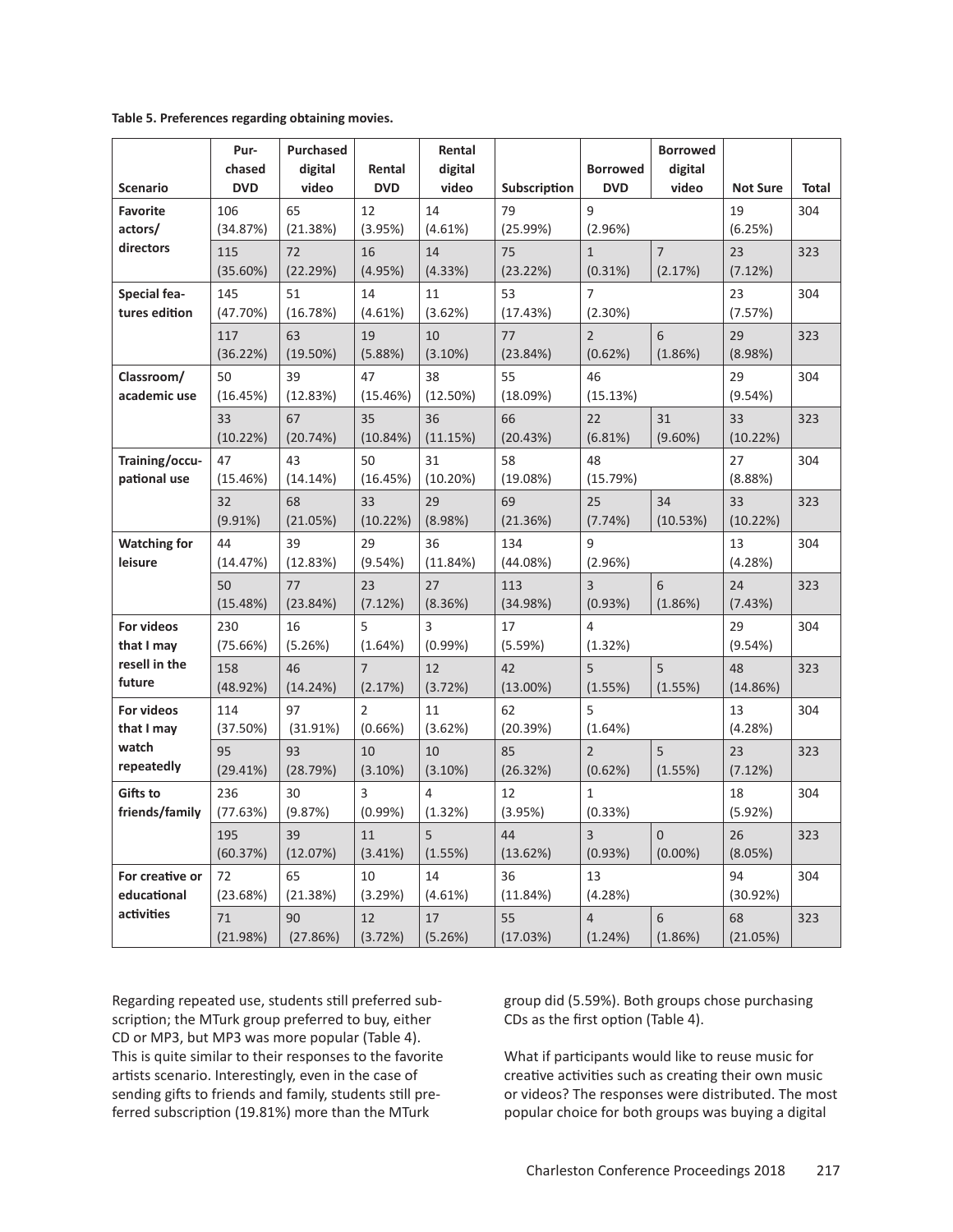copy, but the MTurk group was more likely to buy physical copies and less likely to prefer subscription than the student group (Table 4). A considerable number of participants were not sure what to do.

Preferences for movies showed the least variation between the two participant groups and among different scenarios. For favorite actors and directors, the two groups' responses were almost identical purchasing DVDs came first, followed by subscription and then purchasing digital videos (Table 5). Special features likely would encourage the MTurk group to buy instead of subscribe, but not the students.

For classroom/academic use and training/occupational use, the choices were almost evenly distributed for all options. However, students were more interested in buying digital copies and less interested in buying DVDs than the other group.

In the case of watching for leisure, the patterns were similar between the two groups, but the MTurk group preferred subscription more than the other group did, and they were less likely to buy digital copies than the other group would, which was the opposite of the music preference under the same scenario.

For the remaining scenarios (possible resale, repeated use, giving gifts, and reuse), the patterns were very similar to those of the music preferences. In general, the Generation Z participants were not as interested as the other group in purchasing DVDs, but a little more interested in purchasing digital videos in certain cases.

## **Discussion and Conclusions**

The two surveys have high internal validity because we used various mechanisms to ensure data quality. The external validity, or generalizability, may be limited due to the nature of the sampling methods. However, some general observations about information consumption patterns can be drawn from the findings, which will be further tested in future research. These points are summarized below.

First, consumers' preferred ways of obtaining information products vary by age, type of content, and purpose of use. As described in the previous sections, the two groups of participants showed some distinct preference patterns in many of the scenarios that we investigated. It may be worth mentioning that we also examined other demographic

factors—gender, income, educational level, employment status, race—using statistical tests but did not find those factors to be significant. The previous session also detailed how participants favored different consumption models for books, music, and movies in general and in different specific scenarios. This observation is also party supported by a few previous studies (Berger, Matt, Steininger, & Hess, 2015).

Second, in general, the college students tend to prefer access more than the older group did. In particular, the participants showed a strong preference for accessing/subscribing music content over purchasing physical or digital copies. Even for repeated use and giving gifts, the college students preferred subscription more than the older group did. However, with regard to books, Generation Z preferred physical copies strongly—even stronger than the older generations, especially in the case of reading for leisure. However, it is difficult to say whether this is due to their preference for the print book format or because of the lack of affordable and flexible pricing models for e-book purchasing and/or subscription. In any case, it may be too early to decide whether there has been a fundamental change in people's preference for ownership (Perzanowski & Schultz, 2016).

Third, the "older users" are at least as adapted to the digital format as Generation Z. In some cases, the participants were more likely to choose e-books and digital movies than the college students. Combining with the previous point, these patterns indirectly refuted a common speculation that young people growing up with ICT were more likely to use digital information. Maybe what matters is not the format, but a mixture of the importance of the content, the specific business models provided, and financial factors.

Fourth, users' preferences for obtaining movie content seem to be quite stabilized, where the access model has won. Although for different purposes consumers may prefer different ways of access, their consumption behaviors are quite predictable, and people of different ages have very similar preferences. This may be due to the nature of movie content consumption—people tend not to watch movies repeatedly and therefore ownership may not be essential compared to other media types. Online streaming and the pay-per-view models fit this consumption pattern well.

Last but not least, we noticed that the college student participants, compared to the other group, were less likely to go to the library for information